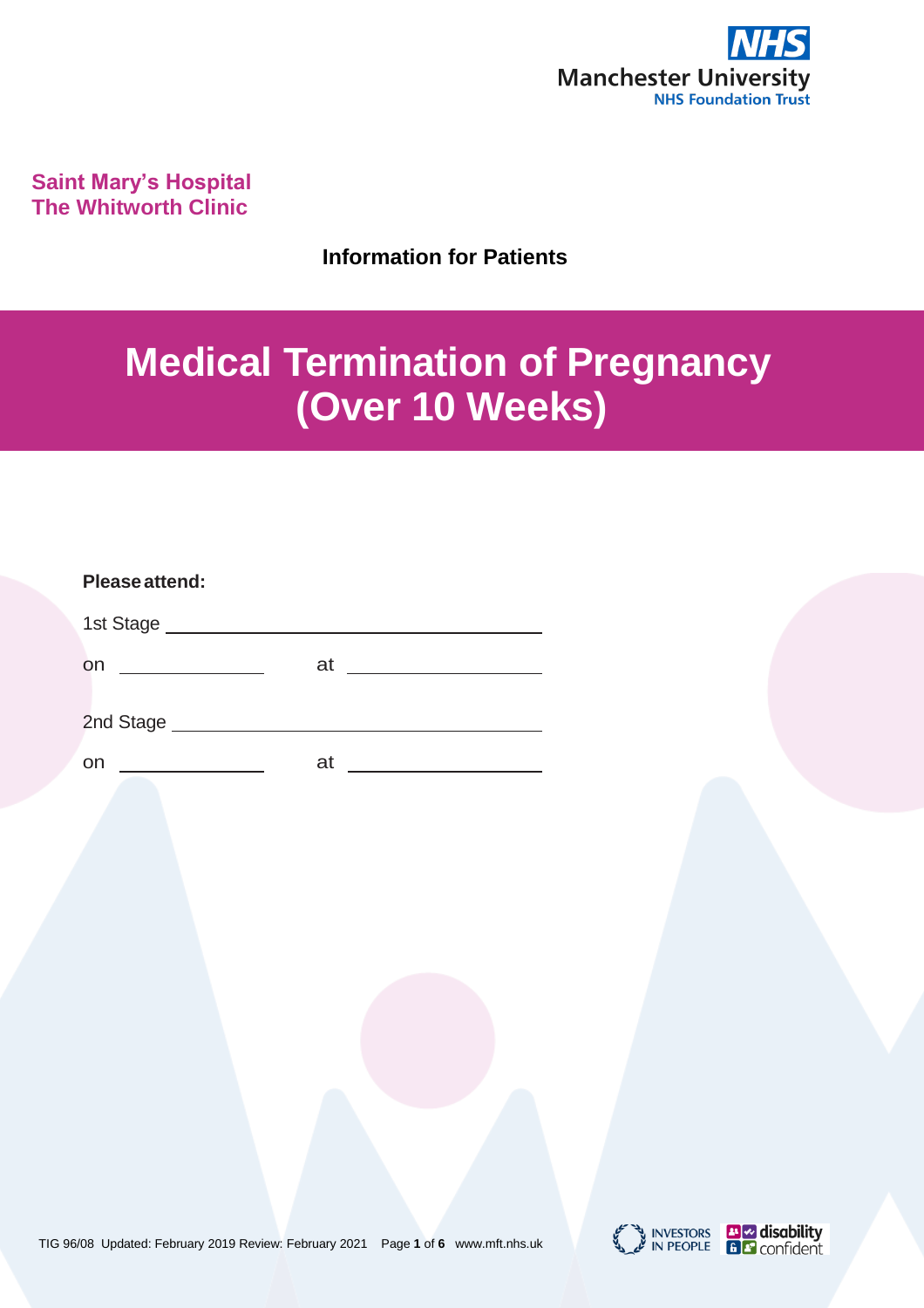

This leaflet aims to give you information regarding a medical termination of pregnancy over 10 weeks. If there is anything you are unsure of then please ask a member of the Whitworth Clinic team at any time.

Your treatment will be a two-stage procedure however, please note that you may be required to visit the hospital on more than these two occasions. An overnight stay and follow-up appointment may also be necessary.

## **First appointment - 1st Stage**

The first appointment will be held at the clinic or ward within the Gynaecology department and will last approximately half an hour. You will be given a tablet called Mifepristone. This will block the hormone progesterone which is necessary for a pregnancy to continue, it prepares the uterus (womb) for the next stage of the procedure.

After this you will return home for 36 - 48 hours.

## **Are there any side effects?**

After taking the first tablet, you may experience the following:

• Feeling faint or a little nauseous.

**If you vomit within two hours of taking the Mifepristone it is important that you contact the hospital and speak to a nurse. You may need to return and take another tablet.**

- Headaches and skin rashes may occur.
- Slight dizziness or feeling feverish.
- You may experience cramp-like period pains. If necessary, take paracetamol and/or codeine to help with the pain (you must **not** take pain relief that contains Aspirin or Ibuprofen).
- Bleeding. In rare cases, miscarriage may occur before the second stage of the treatment.

**Even if you have experienced some bleeding, it is important that you attend the hospital for the second stage of the treatment. We cannot be sure you have passed the pregnancy tissue and will need to continue with your treatment.**

At home, you may carry on with your normal activities. If you areconcernedabout your physical symptoms,inparticular pain or heavy bleeding, then please contact the clinic or ward.

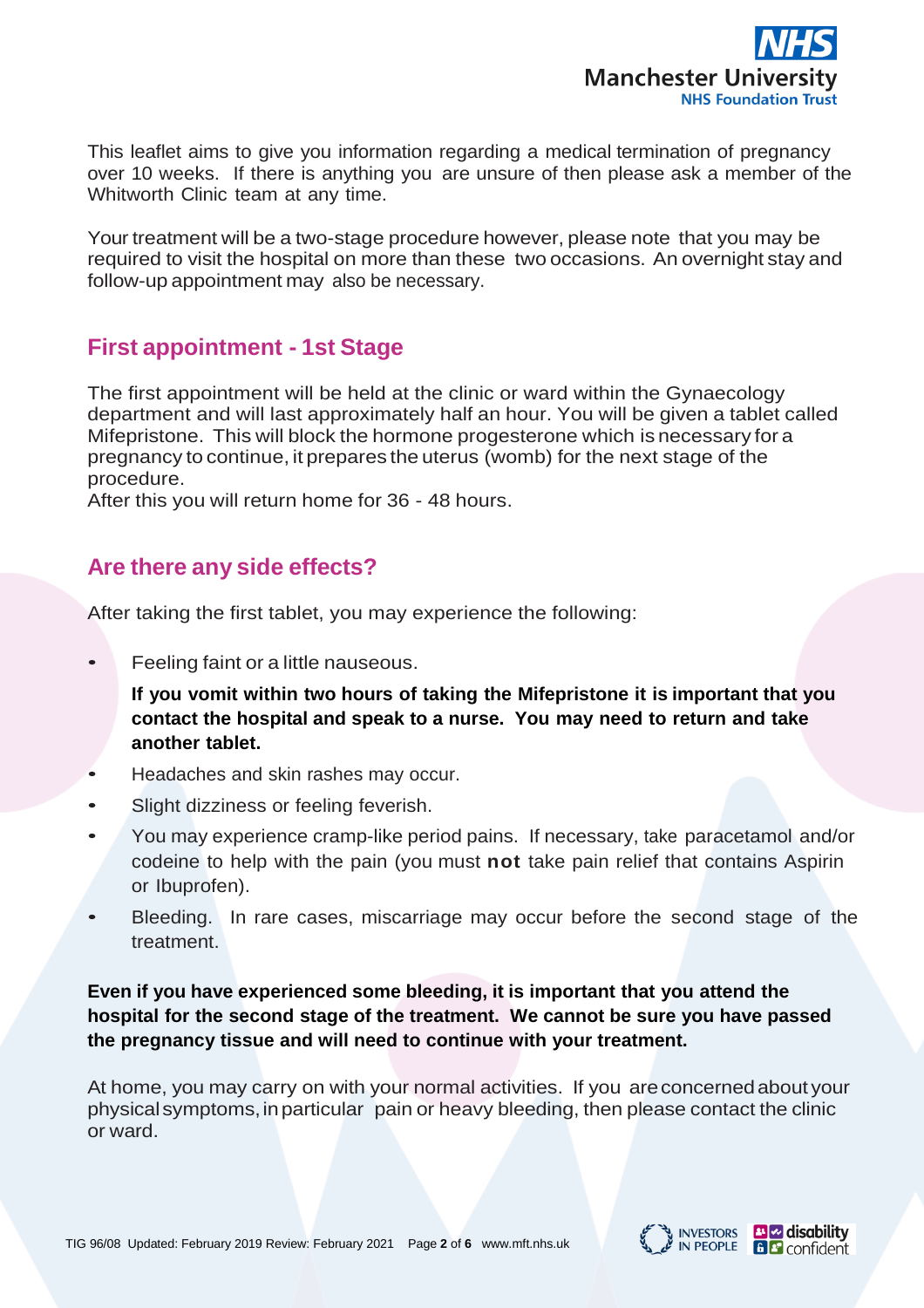

## **Second appointment – 2nd Stage**

The second appointment is an admission onto Ward 62. You are advised to eat breakfast before your admission.

Misoprostol tablets will be given to you vaginally, this will cause your uterus to contract and empty (the pregnancy will be terminated).

This can be quite upsetting and there is a possibility that you could see the pregnancy tissue or fetus. We will do everything possible to help you through this experience and the nurse will discuss what will happen with you.

Women vary in their reaction to the treatment; therefore it is difficult to predict how much pain and bleeding you can expect, or how long the treatment will take. The nurse will be there to help and support you and provide any pain relieving medications you may require.

You may also experience some diarrhoea, sickness, dizziness or hot flushes. Please mention them to your nurse who can assist you in managing them.

Once the termination is complete, you will be given an injection to slow down the bleeding. If the termination is not complete, for example the placenta (after-birth) may not come away, you may need to go to theatre, under a short general anaesthetic, to ensure that your uterus is empty.

If the termination is not complete, and all medication has been given, then you will require an overnight stay. Further medication will be given and you will be observed overnight and reviewed the next day. Occasionally you may be asked to return to the clinic for a follow-up scan.

You can eat and drink normally throughout the treatment, unless you need to go to theatre. Your nurse will inform you if you need to stop eating and drinking.

You should plan to stay overnight and arrange for someone to escort you home when you are ready.

You will be given a single room with a toilet. You may wish to bring someone with you for support and books/magazinestooccupyyourself. Pleasealsowearloose comfortable clothing and bring toiletries and sanitary towels (not tampons).

Most medical treatments have possible side effects and risks. With this particular treatment, the main risks are excessive vaginal bleeding and an incomplete procedure.

Respectful disposal of your pregnancy remains will be undertaken by cremation (communal or individual) as per local protocols. Please ask staff if you require further information regarding this or wish to discuss this matter.



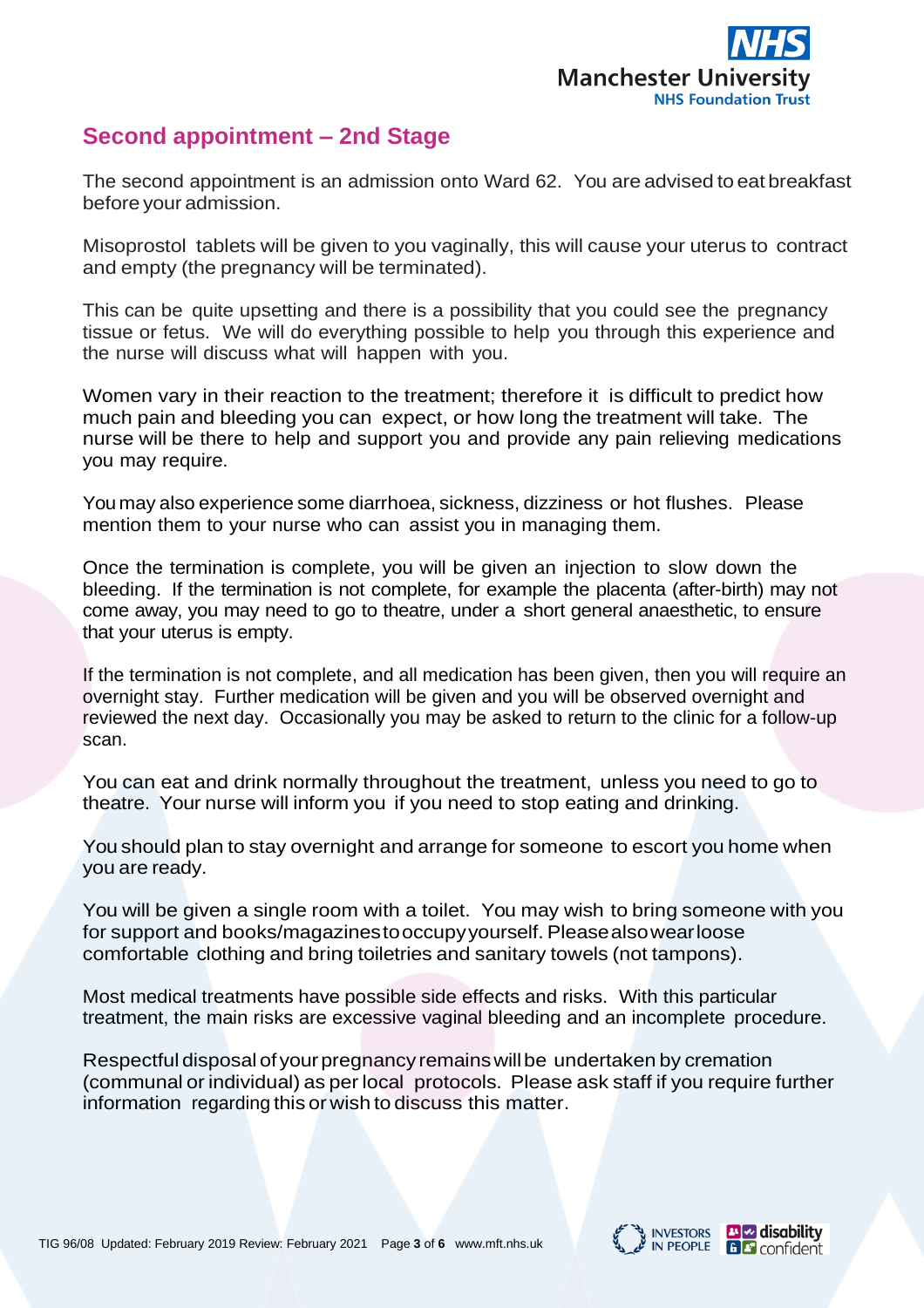

## **After your termination**

#### • **Bleeding**

You may have some bleeding, similar to a period, for up to 4 weeks.

It is not unusual to have some spotting before your next period. Please use sanitary towels and not tampons during this time.

Your next period can be expected 3 - 8 weeks later. It may be heavier or lighter than expected.

Please refrain from sexual intercourse until the bleeding has stopped and you feel ready in yourself. You should have a daily bath or shower whilst you are bleeding, both of which will help to prevent infection. Please also refrain from water sports/swimming whilst you are still bleeding.

#### **It is important to contact the Clinic, Emergency Gynaecology Unit or your GP if you have continuous bleeding, heavy bleeding, are passing clots, have pain or smelly discharge.**

It is important to ensure the procedure is complete and these symptoms are not signs of an infection developing or that some of the pregnancy tissue has been retained. Options to resolve either of these complications will be discussed with you as necessary.

Finally, if you have been asked to come back for a follow-up scan it is important that you attend to ensure the treatment is complete.

## • **Pain**

You may have some mild/moderate period-like pains. Please make sure you have some pain relief medication at home to take and do not exceed the stated dose advised by the manufacturer. If you have any prolonged or severe pain please contact the clinic, t h e Emergency Gynaecology Unit or your GP for advice. It is important to ensure that the procedure is complete and these symptoms are not signs of an infection developing or that some of the pregnancy tissue has been retained. Options to resolve either of these complications will be discussed with you as necessary.

## • **Breast Tenderness**

Please wear a well-fitting and supportive bra to assist with any discomfort from your breasts.

#### • **Rest**

You may feel tired for a couple of days following your treatment. Rest as necessary and resume normal activities as you feel able. We advise that you take at least 1 - 2 days off work and return when you feel both physically and emotionally able to do so.

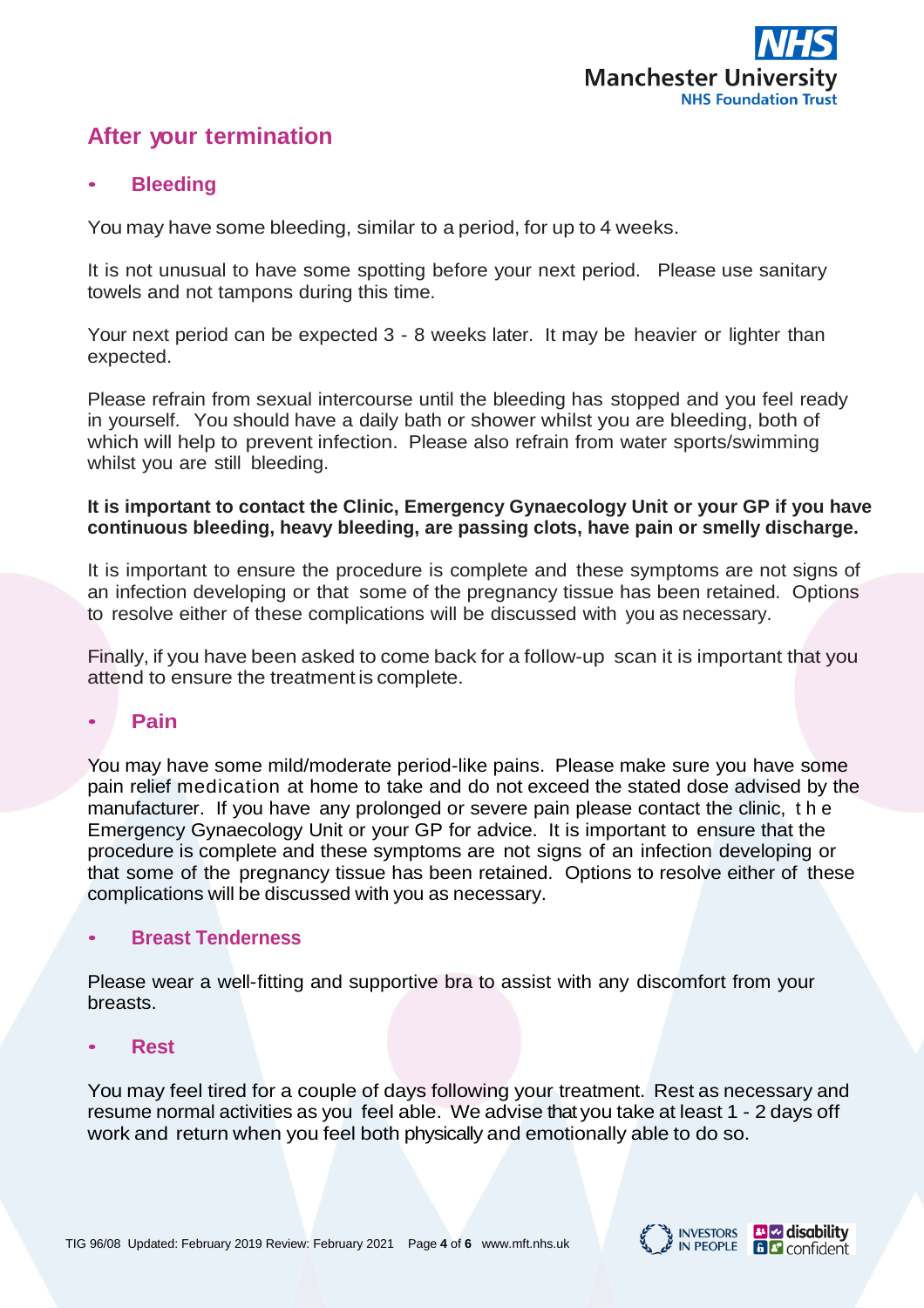

#### • **Sex**

You may resume having sex when the bleeding has stopped (to help prevent infection) and you feel ready in yourself and have adequate and reliable contraception.

## **Contraception**

You can get pregnant straight away. Please make sure you have a reliable method of contraception before you resume a sexual relationship. If you haven't already decided, we can help you choose the method that is best for you.

You may also go to your GP or attend your local contraception service for advice.

## **Feelings**

It is normal to feel a range of emotions after a termination. For example, you (or your partner) may feel relieved, sad, numb, confused or angry. It is common to feel 'up and down'. Some people feel a sense of loss after a termination, even if they were sure about their decision. This does not necessarily mean that the decision was wrong, just a difficult decision to make. However, some people can feel relieved and unburdened.

If you need to talk to someone or have any questions or worries, please contact us at the Whitworth Clinic.